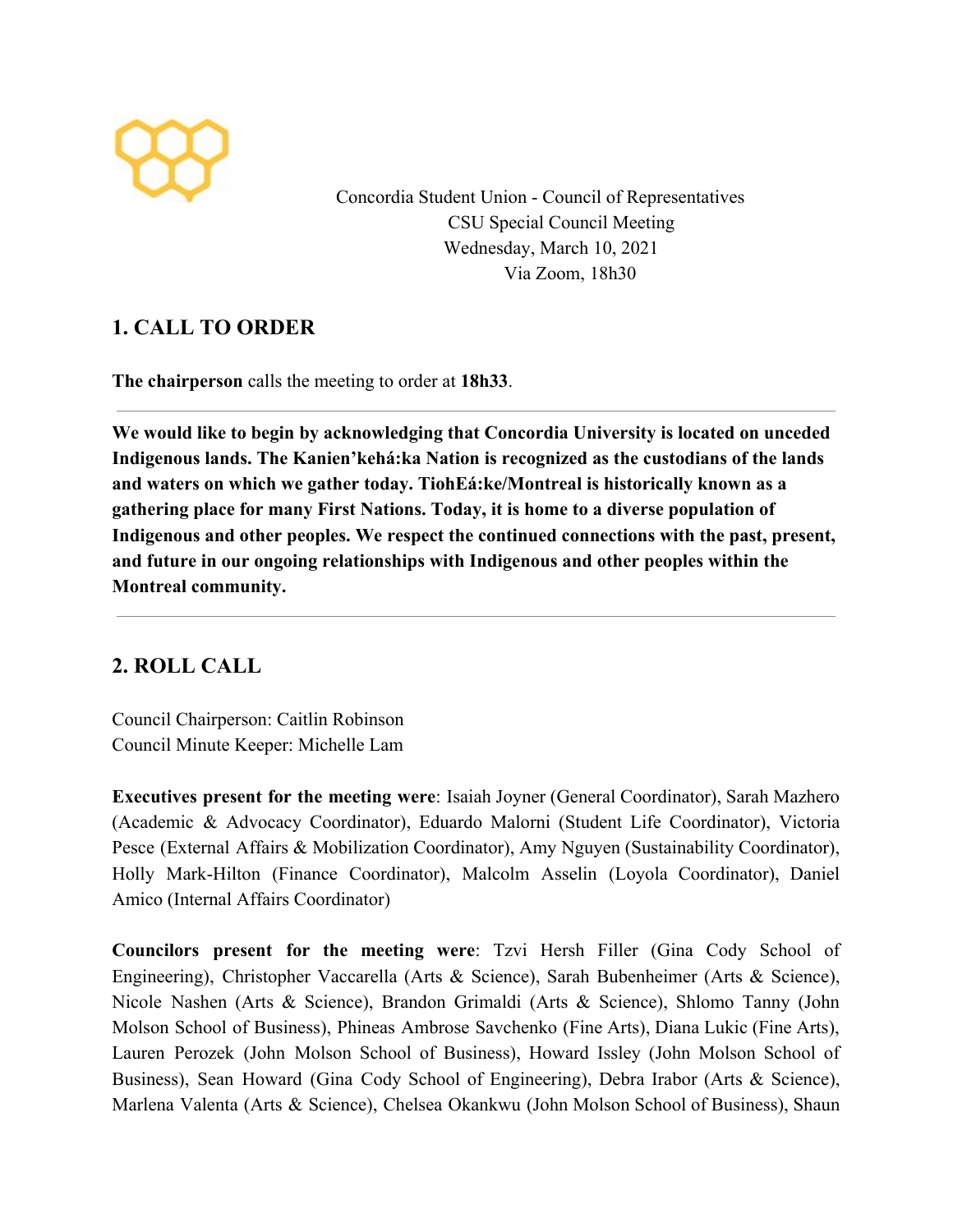Sederoff (Arts & Science), Wyatt Niblett-Wilson (John Molson School of Business), Alexander Stojda (Gina Cody School of Engineering), Anais Gagnon (Gina Cody School of Engineering)

#### **Executives absent for the meeting were: N/A**

**Councillors absent for the meeting were**: James Hanna (Gina Cody School of Engineering), Roman Zelensky (Arts & Science), Arieh Barak (Independent), Jeremya Deneault (John Molson School of Business), S Shivaane (Arts & Science), Harrison Kirshner (John Molson School of Business), Jarrad Haas (Fine Arts)

**Tzvi Hersh Filler** motions to excuse all those not present. Seconded by **Nicole Nashen**. Motion passes.

# **3**. **APPROVAL OF THE AGENDA**

**Lauren Perozek** motions to approve the agenda and all items under consent. Seconded by **Sean Howard**. Motion passes.

# **4. CONSENT AGENDA**

## **5. PRESENTATIONS AND GUEST SPEAKERS**

### **a) Woodnote Annual Report**

**Michele Le Moeligou** (UTILE): The Woodnote has 90 units, located in the Plateau, facing Parc La Fontaine. There are 140 tenants that live at the Woodnote as of September 2020. The building is fully occupied. We have 66 studios, 2-bedroom apartments, 3-bedrooms, and 4-bedrooms. We currently have 1 family living at the Woodnote. 88% of tenants are Concordia students, 93% being undergraduate. The representation of students in different faculties is reflective of the Concordia population. Most tenants have an income of less than \$12,000, demonstrating the demand and need for affordable housing. Most applications were for studio apartments, this can be explained by the fact that we have more studio apartments. We have a selection policy and committee. 6% of tenants mentioned having been victims of discrimination in the past while looking for accommodation. With the CSU's help with promotion, we were able to reach out directly to Concordia students. We also work hand-in-hand with HOJO. We received 221 applications in 2020. We have been signing contracts with other Universities that are interested in developing their own version of the Woodnote.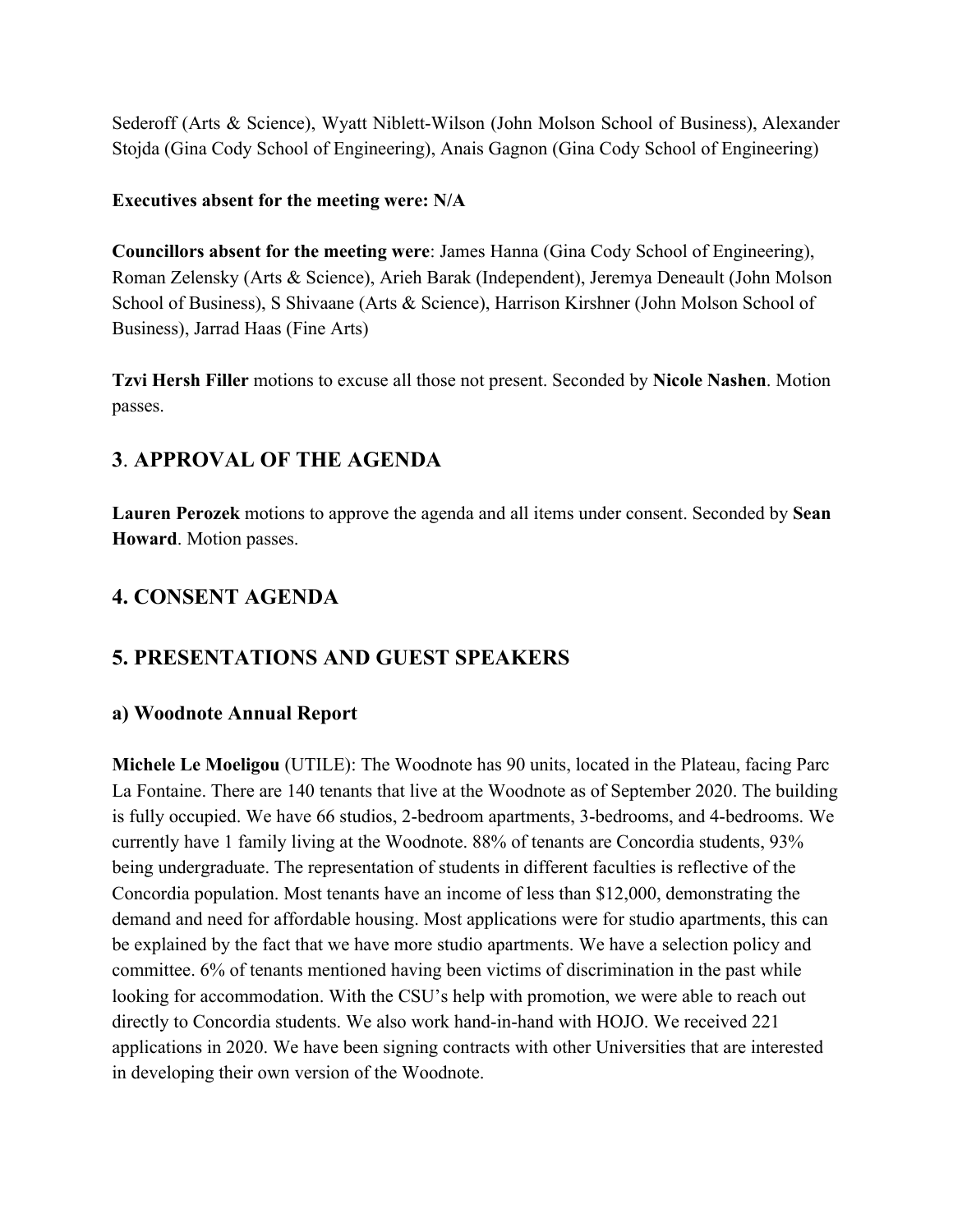**Isaiah Joyner:** I encouraged Michele to come here and present because this is the CSU's baby. We are seeing it being widely supported by students, and this is a great step to addressing the housing crisis.

# **6. APPOINTMENTS**

### **a) Loyola Committee**

**Malcolm Asselin:** We are working on a career fair for the end of March, and distributing funding applications for student projects.

**Diana Lukic** nominates themselves. Seconded by **Tzvi Hersh Filler.**

**Diana Lukic:** I've heard about it for so long and have considered joining. I'm curious to learn more and help out with the Loyola committee.

**Malcolm Asselin** motions to appoint **Diana Lukic** to the **Loyola Committee.** Seconded by **Tzvi Hersh Filler.** Motion passes.

#### **b) Library Services Fund Committee**

**Malcolm Asselin:** We recently funded a VR workshop with students. 20 students will be allowed to work on a VR project. There's lots of cool stuff going on with the library.

Lauren Perozek: The meetings are planned out weeks in advance, which is great!

**Tzvi Hersh Filler:** Can we offer this seat to students-at-large?

**Alexander Stojda** motions to offer the remaining seat on LSFC to a student-at-large. Seconded by **Tzvi Hersh Filler.** Motion passes.

**c) Fee Levy Review Committee**

**d) Student Mobilization**

## **7. RETURNING BUSINESS**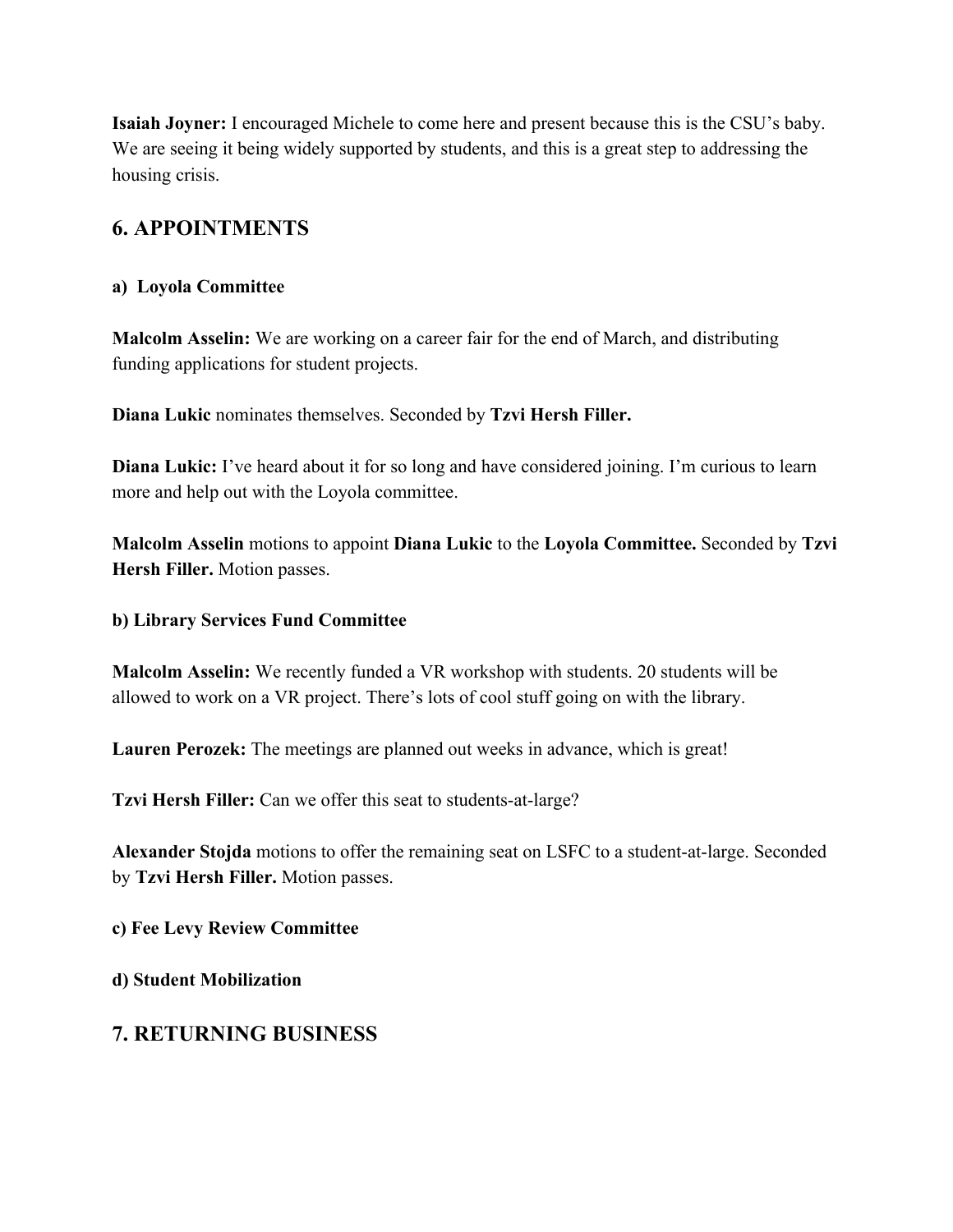## **8. NEW BUSINESS - SUBSTANTIVE**

#### **a) Bursary Committee**

**Isaiah Joyner** presents the following motion. Seconded by **Tzvi Hersh Filler**. Motion passes *WHEREAS* the CSU distributes bursaries on an annual basis; *WHEREAS* there is no set committee dedicated to distributing bursaries; *BE IT RESOLVED THAT* a Bursary Committee be created; *BE IT FURTHER RESOLVED THAT* the composition of this committee be 4 councilors, 1 student at large and the Sustainability Coordinator serving as chair; *BE IT FURTHER RESOLVED THAT* at least one of the 4 councilor seats be reserved to a member of the BIPOC community; *BE IT FURTHER RESOLVED THAT* this motion be adopted notwithstanding Annex A of the CSU's Standing Regulations (the CSU Bursary Distribution Policy); *BE IT FURTHER RESOLVED THAT* the budgetary impact of this motion is nil.

**Isaiah Joyner:** Amy has been working diligently to ensure that students have access to the bursary program. It would be helpful to have people help with reviewing the applications rather than just have one person tasked with it.

**Amy Nguyen:** We will also be offering COVID bursaries.

**Tzvi Hersh Filler:** This would cover all bursaries, including the ones from the external budget?

**Isaiah Joyner:** This committee wouldn't have a specific budget line, it will have to work with FinCom. This is a committee to help with the application process.

**Daniel Amico:** Is this for this year or next?

**Isaiah Joyner:** It will start this year.

**Amy Nguyen:** The time commitment will be 15-20 hours in **one** week, either the last week of March or the first week of April, but it will not be that busy every week

**Christopher Vaccarella** nominates themselves. Seconded by **Tzvi Hersh Filler.**

**Shaun Sederoff** nominates themselves. Seconded by **Tzvi Hersh Filler.**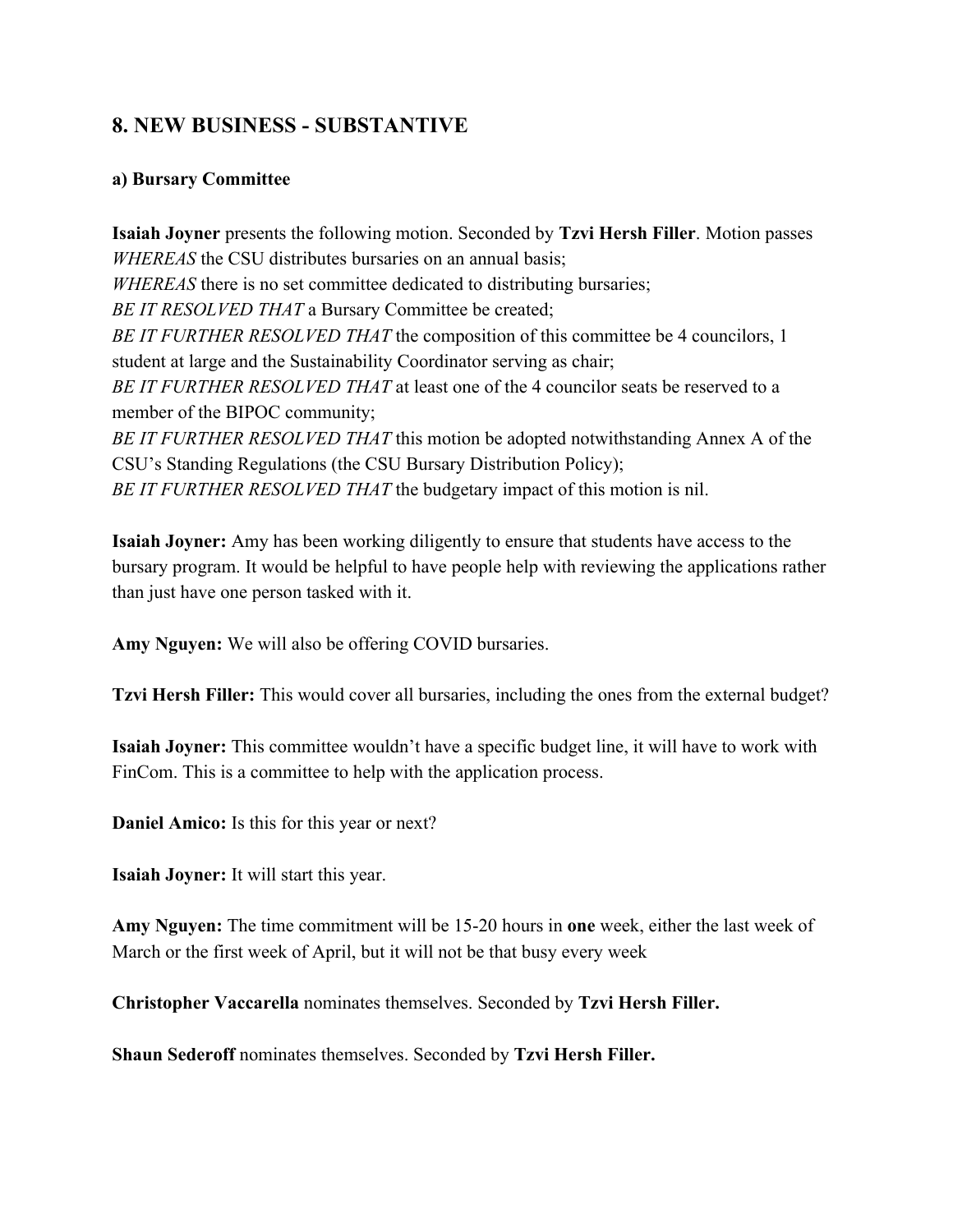**Tzvi Hersh Filler** motions to add a student-at-large seat. Seconded by **Daniel Amico.** Motion passes

**Christopher Vaccarella**: Bursaries are important, I want to be a helping hand

**Shaun Sederoff**: Similarly, I understand the importance of bursaries and want to help my fellow CSU colleagues.

**Sean Howard** motions to appoint **Christopher Vaccarella** and **Shaun Sederoff** to the **Bursary Committee**. Motion passes

### **b) Sponsorship Renewal Motion**

**Lauren Perozek** presents the following motion. Seconded by **Tzvi Hersh Filler.** Motion passes. *WHEREAS* Sponsorship Ad Hoc Committee was sanctioned for one year by the 2020-2021 mandate.

*WHEREAS* Covid-19 prevented companies' willingness to sponsor.

*WHEREAS* the committee has spent that past year developing the committee framework, policies, and sponsorship packages.

*WHEREAS* the Sponsorship Committee motioned to add the Financial Coordinator as a seating member of the committee.

*WHEREAS* the Sponsorship Committee has received several opportunities for sponsorship. *BE IT RESOLVED* the Sponsorship Ad Hoc Committee be renewed to continue its work for the next mandate 2021-2022.

*BE IT FURTHER RESOLVED* the Financial Coordinator be added as a Co-chair to the committee.

*BE IT FURTHER RESOLVED* the budgetary impact of this is nil.

**Lauren Perozek:** This motion is to renew the Sponsorship Committee and allow the committee to keep working for the next mandate.

### **c) Finance Committee Minutes**

**Tzvi Hersh Filler** motions to approve the minutes from 02-11-21. Seconded by **Holly Mark-Hilton.** Motion passes.

**Tzvi Hersh Filler** motions to defer the minutes from 02-26-21 to Policy Committee. Seconded by **Sean Howard**. Motion rescinded.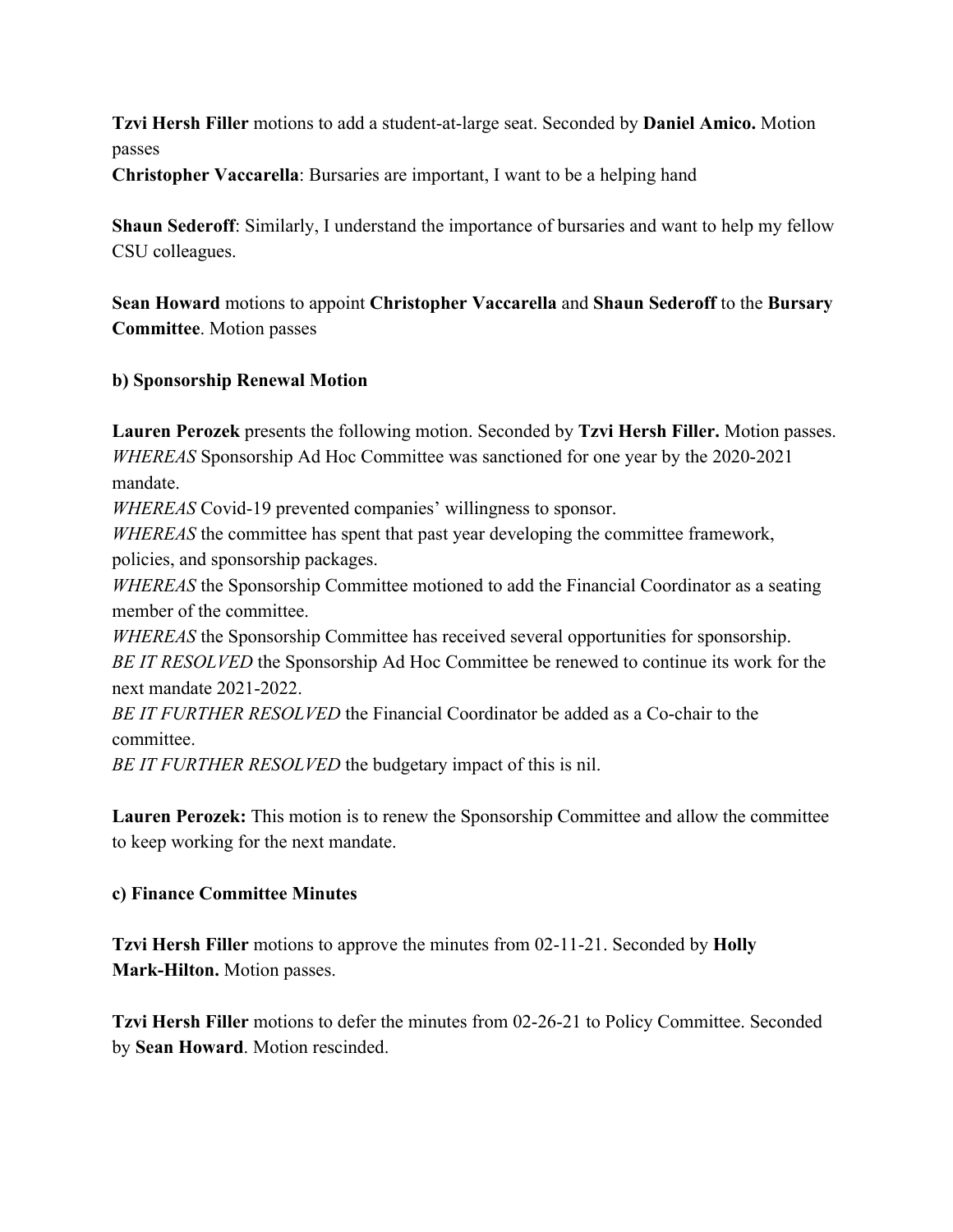**Tzvi Hersh Filler**: Part of these minutes have to do with the JB honorariums. The <sup>3</sup>/4 attendance rule does not take into account whether a JB member has a conflict of interest and abstains. There is a financial incentive for them not to abstain. I ask that we send this to Policy for review.

**Isaiah Joyner:** Can we approve the rest of the minutes, other than the JB portions?

**Tzvi Hersh Filler:** If we approve the first half, we would be approving the fact that FinCom has given their opinion. What impact would this have?

**Chairperson**: If there is no motion, there is no impact. Nothing is final until the council approves them. In the future, this should be worded as a "recommendation".

**Holly Mark-Hilton:** I understand about the wording, I don't mind rewording it as a "recommendation". When it comes to JB, I have to give some background information as this has been going on since the Fall. JB came in the Fall asking for pay. FinCom approved their pay on an honorarium basis. The accountant said that we have to have documentation to prove that the honorarium is justifiable. The accountant then recommended that they write reports as documentation. This motion sets the criteria for the JB honorarium. If the council thinks it should go to Policy, I'm fine with that. There is another FinCom meeting where JB will be talking more about this.

**Tzvi Hersh Filler:** Can we give a temporary approval until Policy Committee takes a look at it and makes their decision. Is this motion binding for this semester or every semester?

**Holly Mark-Hilton**: The motion that passed is that JB would receive back pay for Winter 2020, and pay for Fall 2020 and Winter 2021

**Sean Howard** motions to approve the minutes. Seconded by **Tzvi Hersh Filler**. Motion passes.

## **9. RETURNING BUSINESS – INFORMATIONAL**

## **10. QUESTION PERIOD & BUSINESS ARISING**

## **11. ANNOUNCEMENTS**

**Lauren Perozek:** The debate tomorrow overlaps with the SCM.

**Wyatt Niblett-Wilson**: They start at 5:30, the SCM starts at 6:30.